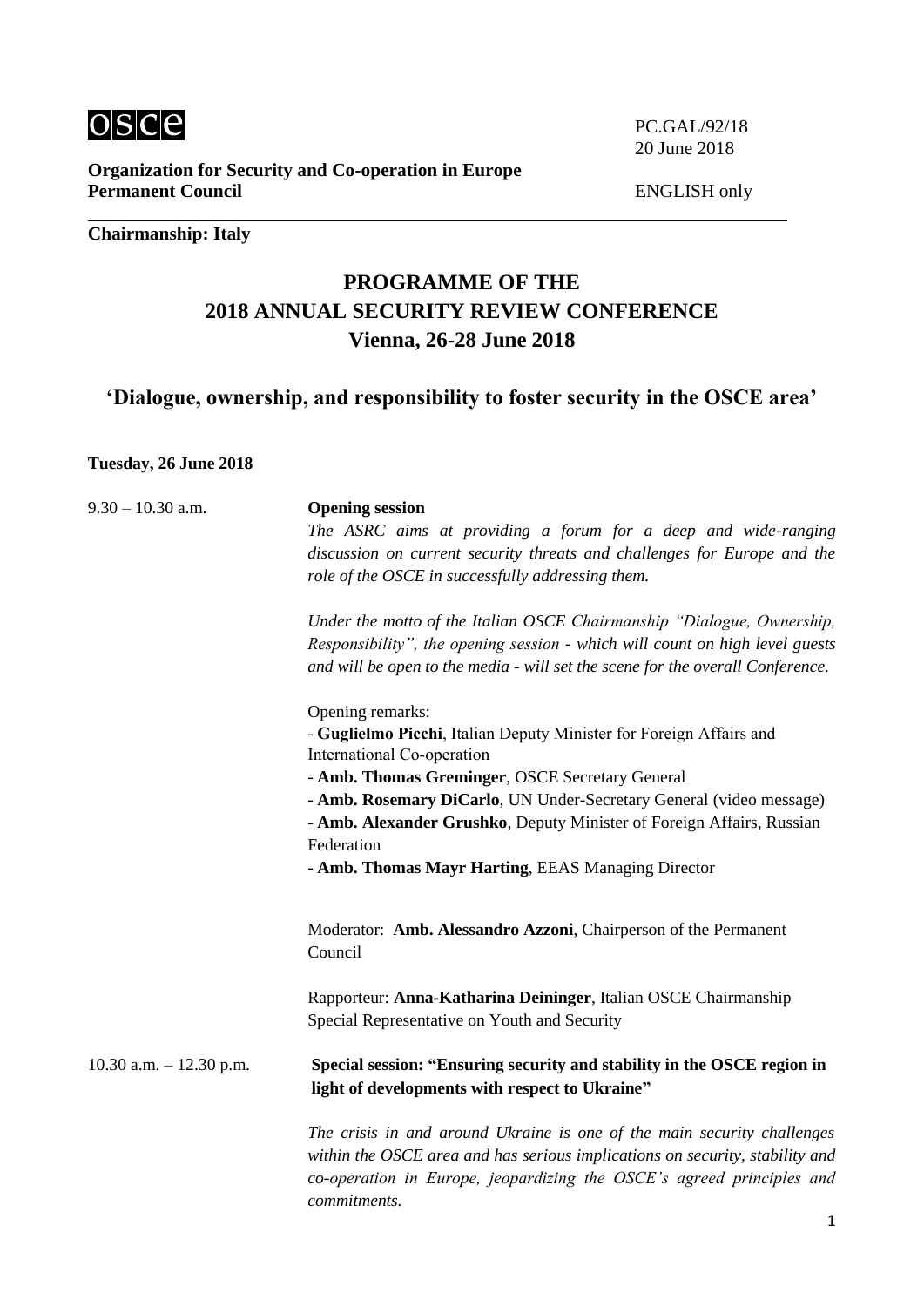|                    | Continued military confrontation and the use of heavy weapons on the<br>ground have severe negative consequences for the security of the local<br>population in eastern Ukraine.                                                                                                                                                                                                       |
|--------------------|----------------------------------------------------------------------------------------------------------------------------------------------------------------------------------------------------------------------------------------------------------------------------------------------------------------------------------------------------------------------------------------|
|                    | The session will look into the Organization's efforts to stabilize the situation<br>on the basis of a durable and verifiable ceasefire, and to achieve progress<br>with regard to a peaceful resolution of the conflict in line with the Minsk<br>agreements. The session will also aim at looking into the wider impact of the<br>crisis in and around Ukraine on security in Europe. |
|                    | <b>Keynote speakers:</b><br>- Amb. Ertugrul Apakan, Chief Monitor OSCE SMM<br>- Amb. Kurt Volker, US Special Representative for Ukraine (TBC, video<br>intervention)                                                                                                                                                                                                                   |
|                    | - Amb. Andreas Peschke, Special Envoy for Eastern Europe, Caucasus and<br>Central Asia, German Federal Foreign Office<br>- Patrick Vial, Regional Director for Europe and Central Asia, ICRC<br>- Representative of the Ukrainian Government (TBC)<br>- France Representative for the Normandy Format (TBC)                                                                            |
|                    | Moderator: Amb. Thomas Greminger, OSCE Secretary General                                                                                                                                                                                                                                                                                                                               |
|                    | Rapporteur: Guido Almerigogna, OSCE Parliamentary Assembly, Vienna<br>Liaison Office                                                                                                                                                                                                                                                                                                   |
| $12.30$ p.m.       | Buffet lunch hosted by the Italian OSCE Chairmanship,<br>Venue: Vorsaal, Hofburg                                                                                                                                                                                                                                                                                                       |
| $2.30 - 4.30$ p.m. | Working session I: "Conflict and crisis situations in the OSCE area:<br>building security and confidence"                                                                                                                                                                                                                                                                              |
|                    | Since its early stages, the OSCE has dealt with conflicts and crises in<br>Europe. They are characterized by unique aspects and still remain a<br>significant challenge for the Organization and its participating States<br>nowadays.                                                                                                                                                 |
|                    | Back in 1992, Italy chaired the Preparatory Meeting of the Conference on<br>Nagorno-Karabakh under the auspices of the CSCE, which was decided to<br>be convened in Minsk. Today the Co-Chairs of the OSCE Minsk Group<br>spearhead the OSCE's efforts towards a peaceful settlement of the conflict.                                                                                  |
|                    | Long-term international engagement has also been crucial in other contexts:<br>the OSCE continues to support the resolution of the conflict in Georgia<br>(Geneva International Discussions), where forced internal displacement<br>remains one of the major challenges.                                                                                                               |
|                    | Developments concerning the Transdniestrian Settlement Process over the<br>past few months have demonstrated that agreements can be reached and<br>implemented, under active OSCE involvement, when there are shared<br>interests and benefits.                                                                                                                                        |
|                    | Against this backdrop, this session will provide an opportunity to reflect on<br>conflict-related security aspects, the essence of building trust as well as<br>2                                                                                                                                                                                                                      |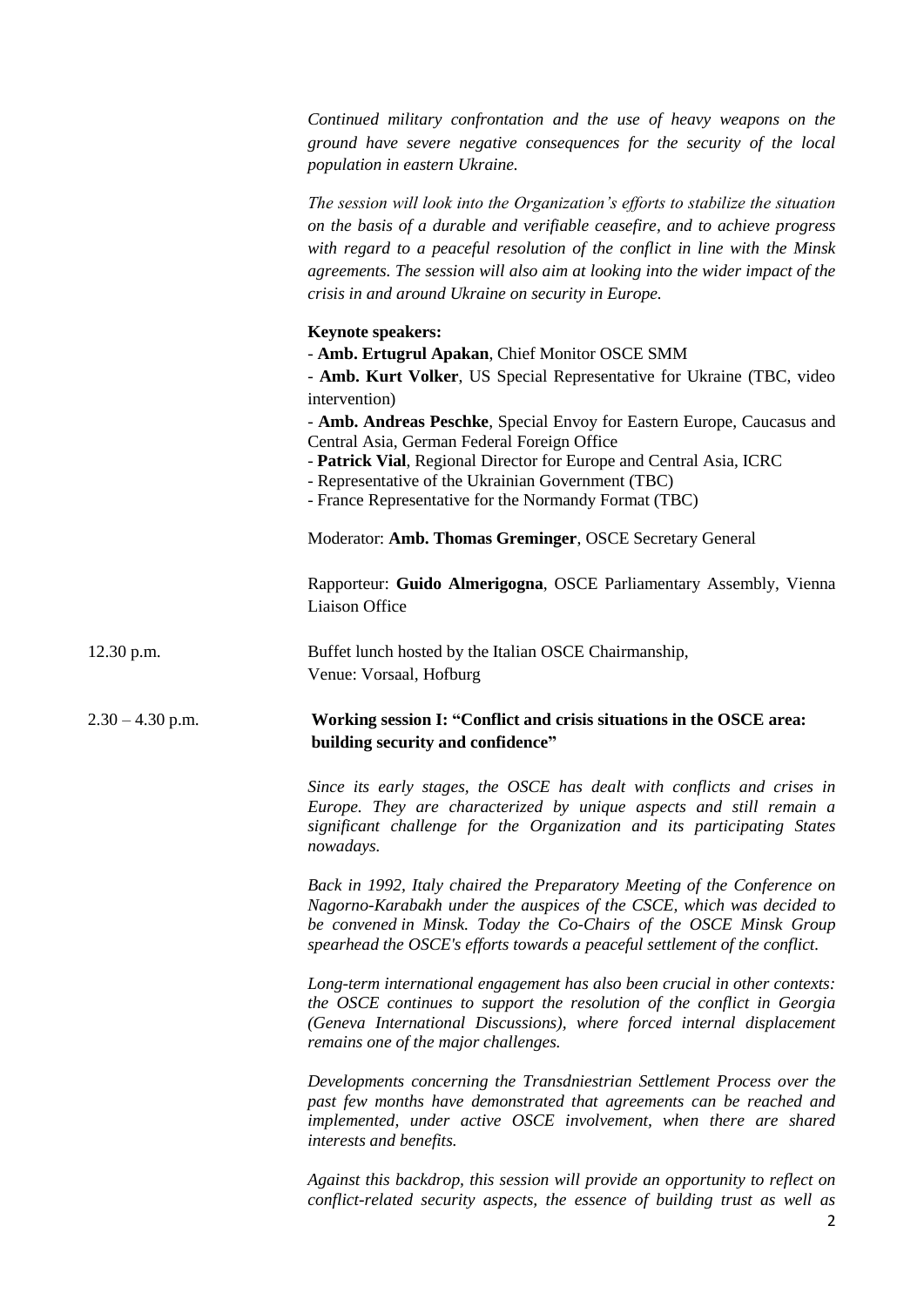|                         | which measures can be pursued to address the serious humanitarian effects<br>of existing conflicts. Special attention will be paid to the implementation of<br>OSCE norms, principles and commitments and the OSCE's role through its<br>comprehensive approach to security, in particular through more substantial<br>support to the established conflict settlement mechanisms. |
|-------------------------|-----------------------------------------------------------------------------------------------------------------------------------------------------------------------------------------------------------------------------------------------------------------------------------------------------------------------------------------------------------------------------------|
|                         | Keynote speakers:<br>- Amb. Günther Bächler, Special Representative of the OSCE CiO for the<br><b>South Caucasus</b><br>- Amb. Toivo Klaar, EUSR for the South Caucasus and the crisis in<br>Georgia<br>- Amb. (rt) William Hill, Professor Emeritus, Global Fellow at Kennan<br>Institute                                                                                        |
|                         | Moderator: Amb. Marco Clemente, Italian OSCE Chairmanship Focal<br><b>Point for Protracted Conflicts</b>                                                                                                                                                                                                                                                                          |
|                         | Rapporteur: Annika Pelkonen, Permanent Delegation of Finland to the<br><b>OSCE</b>                                                                                                                                                                                                                                                                                                |
| 6 p.m.                  | Reception hosted by the Italian OSCE Chairmanship<br>Venue: Volksgarten                                                                                                                                                                                                                                                                                                           |
| Wednesday, 27 June 2018 |                                                                                                                                                                                                                                                                                                                                                                                   |
| $10 a.m. - 12 noon$     | <b>Special Session: "Structured Dialogue"</b>                                                                                                                                                                                                                                                                                                                                     |
|                         | The European security environment is currently marked by unpredictability<br>and a general lack of trust, thus increasing the risk of tensions and<br>unintended incidents.                                                                                                                                                                                                       |
|                         | The Structured Dialogue launched by the OSCE Foreign Ministers in their<br>Hamburg Declaration on the 20th anniversary of the OSCE Framework for<br>Arms Control has proven to be a useful platform to discuss current and<br>future challenges to European security.                                                                                                             |
|                         | In this framework, threat perceptions and risk reduction have been identified<br>by the Chair of the Informal Working Group Structure Dialogue as priority<br>tracks for 2018.                                                                                                                                                                                                    |
|                         | Military activities in the vicinity of borders, as well as large scale and/or<br>non-noticed exercises, have a particular impact on States' threat<br>perceptions, increasing the risk for escalating tensions and military<br>incidents.                                                                                                                                         |
|                         | The session will therefore focus on military incidents and prevention<br>mechanisms and will also be an opportunity to start bringing the outcomes<br>of the 2nd Expert Level Workshop on military forces and exercises at the<br>political level, in view of further discussions.                                                                                                |
|                         | Keynote speaker:<br>Dr. David Winkler, Director of Programs and Development, Naval<br>Historical Foundation, Washington, DC                                                                                                                                                                                                                                                       |
|                         | 3                                                                                                                                                                                                                                                                                                                                                                                 |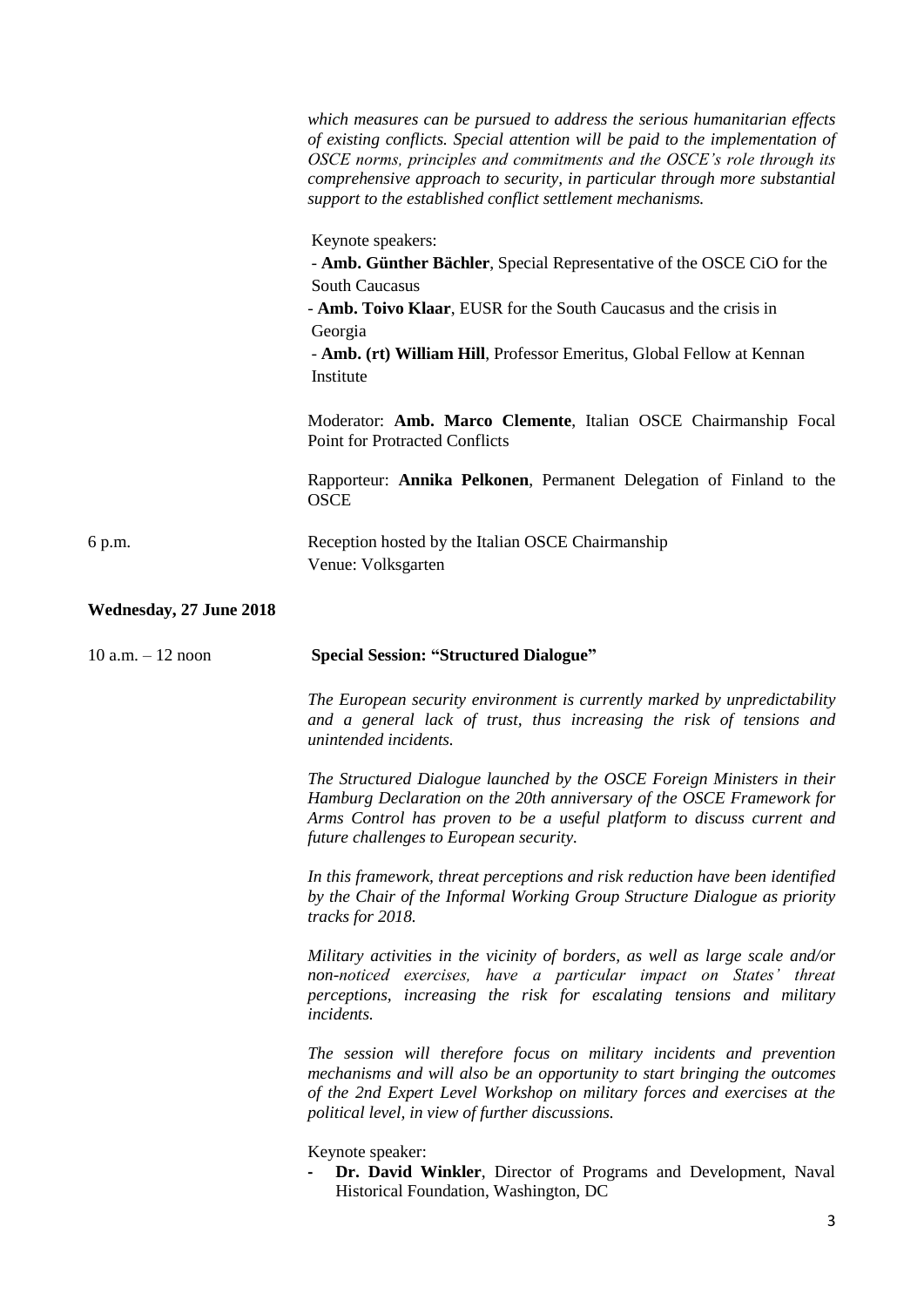Moderator: **Amb. Paul Huynen**, Permanent Representative of Belgium and Chairman of the IWG Structured Dialogue

Rapporteur: **Ruben van Opstaele**, Permanent Representation of Belgium to the OSCE

12 noon Buffet lunch hosted by the Italian OSCE Chairmanship Venue: Vorsaal, Hofburg

## 2 – 3.30 p.m. **Working session II: "Early warning, conflict prevention, crisis management, conflict resolution and post-conflict rehabilitation: lessons learned and the way ahead"**

*Along the years, the OSCE has developed important tools to address the "conflict cycle", from early warning mechanisms to conflict prevention, crisis management, conflict resolution and post-conflict rehabilitation.* 

*The session will focus on the opportunities to enhance the effectiveness of the OSCE toolbox and the OSCE capacities to react swiftly to emerging conflict and crisis situations. It will also take into account the increasingly complex nature of today's crises and the need for tailored responses and context-specific tools.* 

*The session will also explore how to optimize current instruments, while looking into possible additions to the toolbox that would further enhance the Organization's capabilities to address the different phases of the conflict cycle. Special attention will be paid to the role of civil society, youth and women in conflict prevention and resolution.* 

Keynote speakers:

- **- Prof. Hans J. Giessmann**, Executive Director, Berghof Foundation
- **- Laura Davis**, Senior Associate for Gender Peace and Security, European Peacebuilding Liaison Office (EPLO)
- **- Nicoletta Pirozzi**, Institutional Relations Manager and Head of IAI Program "EU, politics and institutions", Istituto Affari Internazionali (IAI)

Moderator: **Paul Picard**, Deputy Director for Operations Service, OSCE Conflict Prevention Centre

Rapporteur: **Zsofia Elek**, Permanent Mission of Hungary to the OSCE

#### 3.30 – 5 p.m. **Working session III: "Conventional arms control and confidence- and security-building measures: challenges and opportunities"**

*Conventional arms control and CSBMs have crucially contributed to the Post-Cold War European security order. However, the existing mechanisms need to be reinvigorated and fully implemented to restore trust and confidence among participating States and reverse the erosion of the European security architecture.*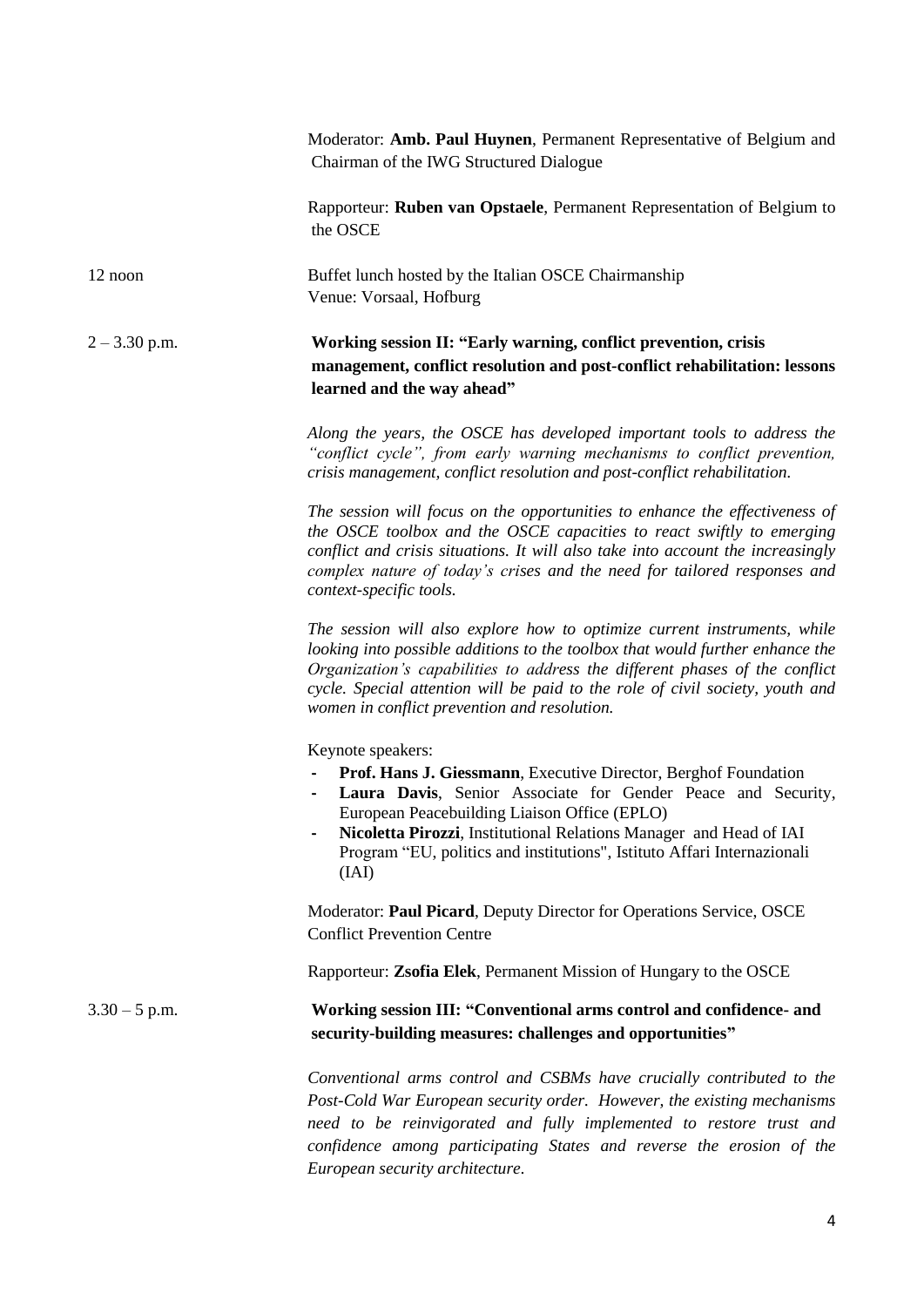*Increasing transparency and predictability through the enhancement of CAC and CSBMs is essential to ensure comprehensive and co-operative security throughout the OSCE area.* 

*The session will focus on challenges as well as opportunities for reinvigorating CAC and CSBMs in Europe, including by updating and modernizing existing mechanisms, such as the Vienna Document.* 

Chairperson: **Amb. Andrej Benedejčič**, Permanent Representative ofSlovenia and FSC Chairman in Office

Keynote speakers:

- **Dr. Ulrich Kühn**, Senior Research Associate, Vienna Center for Disarmament and Non‑Proliferation

- **Col. Hans Georg Lüber**, FSC Coordinator for the Vienna Document

Moderator: **Amb. Radomir Bohac**, Permanent Representative of Slovakia

Rapporteur: **Tiphaine Jouffroy**, Permanent Representation of France to the **OSCE** 

#### **Thursday, 28 June 2018**

### 10 a.m. – 12 noon **Working session IV: "The OSCE and its neighbourhood: challenges and opportunities arising from migration"**

*Ensuring a safe and orderly migration requires a comprehensive, long-term approach to large-scale movements and solutions based on the principles of shared responsibility and cooperation among countries of origin, transit and destination.* 

*Specific attention will be devoted to the opportunities for cooperation between OSCE participating States and with Asian and Mediterranean Partners for Co-operation, with a view to discuss best practices and to further operationalize the Hamburg Ministerial Council Decision 3/16 on the role of the OSCE in the governance of large movements of migrants and refugees.* 

*A special focus will also be devoted to prevention, early identification and prosecution of trafficking and smuggling in human beings along migration routes, and in border management, especially police co-operation.* 

Keynote speakers:

- **- Amb. Madina Jarbussynova**, OSCE Special Representative and Coordination, Combatting Trafficking in Human Beings
- **- Christine Mary Hirst**, ODIHR Deputy Head of Democratization Department, Chief of Migration Unit
- **Cesare Zucconi**, Secretary General of the Community of Sant'Egidio